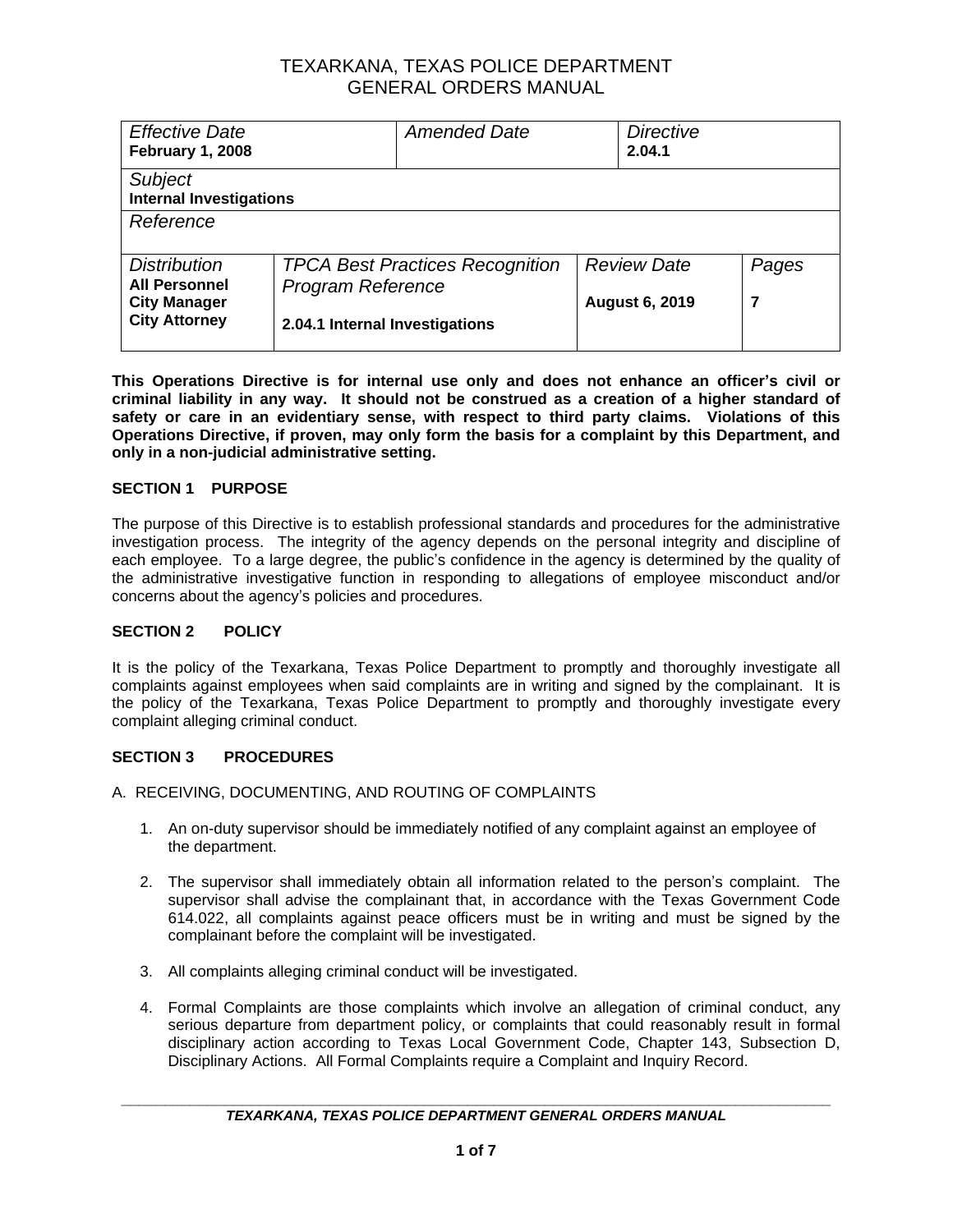| Directive | Subject                        |
|-----------|--------------------------------|
| 2.04.1    | <b>Internal Investigations</b> |

- 5. Upon receipt of a Formal Complaint, the supervisor shall send the Complaint and Inquiry Record and the complainant's written statement, if one exists, to the Office of Profession Responsibility (OPR) and the employee's Division Commander by the end of the supervisor's tour of duty. The OPR shall notify the Chief of Police within 24 hours of receipt of the complaint and shall then notify the employee that they are the subject of a formal complaint. If the complainant provided a written statement, the OPR shall provide a copy of the written statement to the employee within a reasonable period of time.
- 6. Formal complaints will be investigated by the Office of Professional Responsibility or a supervisor designated by the Chief of Police. The OPR shall forward the completed investigation to the Chief of Police for review.
- 7. Informal complaints are those complaints which do not involve allegations of criminal conduct, do not involve a serious departure from department policy, or are not reasonably likely to result in formal disciplinary action according to Texas Local Government Code, Chapter 143, Subsection D, Disciplinary Actions. Informal complaints do not require a Complaint and Inquiry Record. A supervisor may complete a Complaint and Inquiry Record or if the matter can be dealt with by completing an Employee Counseling Record then the Employee Counseling Record may serve as the record of the complaint.
- 8. Informal complaints will be handled within the employee's division, and will be investigated by the affected employee's first line supervisor or the Division Commander's designee. Upon conclusion of the investigation, the Complaint form or the Employee Counseling Record shall be forwarded to the Office of Professional Responsibility along with all other related paperwork to be filed in the Office of Professional Responsibility database.
- 9. The supervisor who investigates the complaint shall notify the affected employee of the final findings and disposition of the complaint.

### B. INVESTIGATOR'S FINAL REPORT

When conducting an investigation into any complaint, the assigned investigator shall make every attempt to interview the complainant, the employee under investigation, witnesses, and any other person whose statement could assist in the just resolution of the complaint. Informal complaints, which can be documented on an Employee Counseling Record, may not require an investigator's report. If an investigative report is necessary to document all of the information surrounding the complaint, the investigator's final report shall be in the form of a memorandum and should include the following information:

COMPLAINT – This is a narrative to identify the complainant, their personal information, and the nature of the allegation(s), to include date, time, location, employee and employee's duty status at the time of the alleged incident.

WITNESSES - A list containing the name, home address, work address and telephone numbers of all witnesses to the alleged incident.

INJURIES - A narrative describing the injuries or alleged injuries of all persons involved in the alleged incident.

DAMAGES – A narrative describing the loss/damage or alleged loss/damage.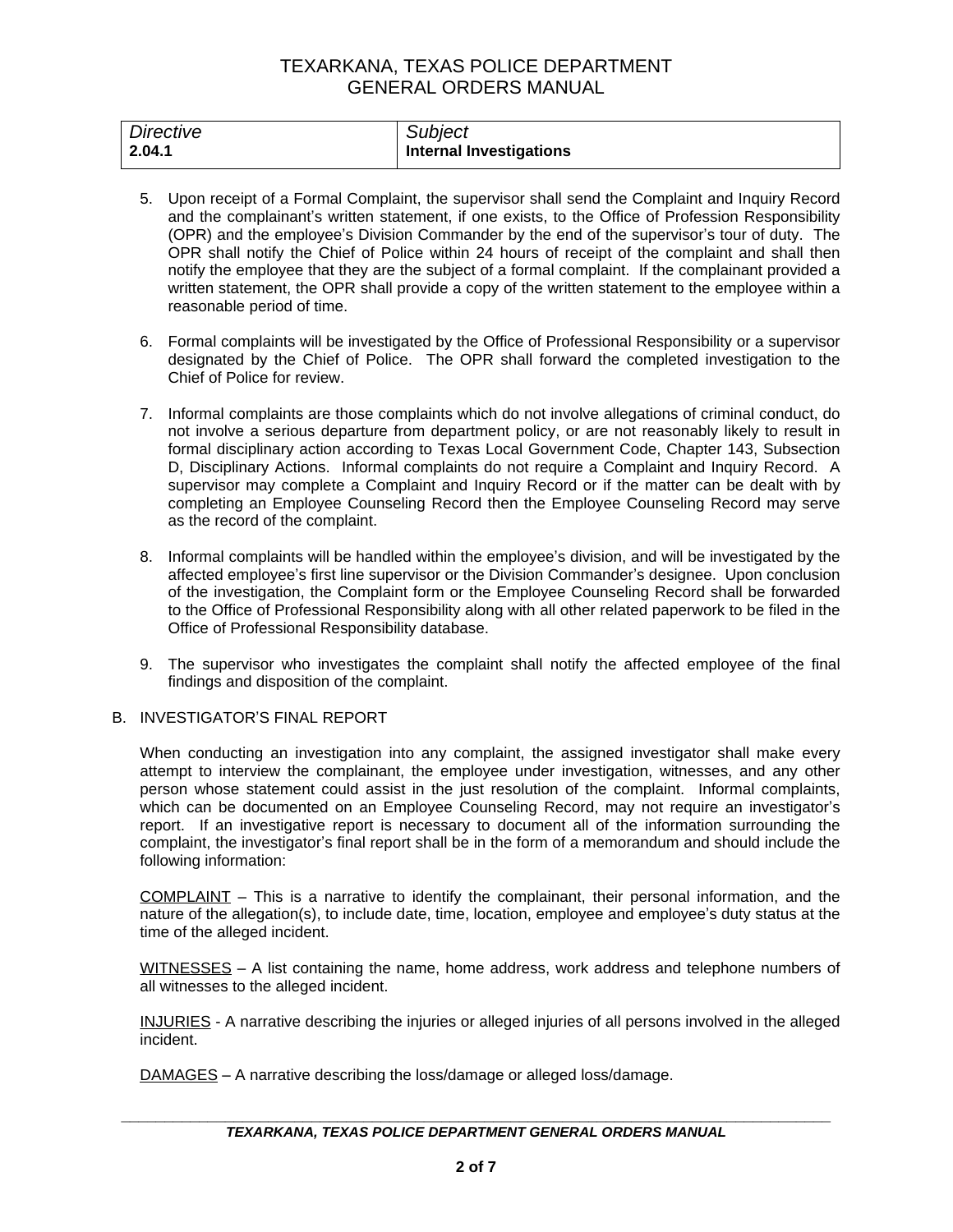| Directive | Subject                        |
|-----------|--------------------------------|
| 2.04.1    | <b>Internal Investigations</b> |

INVESTIGATION - A thorough and comprehensive documentation in narrative form of the investigation including, but not limited to date, time and content of interviews, testing and examination results, surveillance results, search results, etc.

CONCLUSION – A closing summary of the facts and evidence found during the investigation and a finding regarding each allegation.

- C. CONCURRENT INVESTIGATIONS
	- 1. The Chief of Police has the authority to order a criminal investigation into any allegation of wrongdoing instead of - or in addition to - an administrative investigation.
	- 2. Certain incidents will require, in addition to the administrative investigation, an investigation by other units of the Department or other law enforcement agencies. These specialized investigative units include:
		- a. Traffic Unit Whenever possible, the Traffic Unit will investigate motor vehicle collisions occurring in the City of Texarkana and involving agency vehicles. If a member of the Traffic Unit is not able to respond, a supervisor or an officer designated by the supervisor shall investigate and make a written report of the accident. Accidents will be investigated when the accident meets ANY of the following criteria:
			- 1) If the accident is reportable according to the CRB-3 Report Instruction Manual, or
			- 2) If another person, another person's property, or another vehicle is involved in the accident, or
			- 3) If there is a complaint of pain/injury by any person involved in the accident.

Any criminal charges will be filed by the Traffic Unit.

- b. Investigative Services In general, Investigative Services will conduct a criminal investigation into any incident involving an employee other than traffic-related incidents, which occur in the City of Texarkana and results in the death or serious bodily injury of any person and there is an allegation of misconduct.
- 3. The Chief of Police may ask that a state or federal law enforcement agency investigate a complaint if criminal conduct is alleged.
- 4. Due to the differing purposes of the administrative investigation and the criminal investigation, administrative investigators will have access to all evidence including statements obtained in the criminal investigation, but criminal investigators will not have access to any evidence obtained in the administrative investigation.
- 5. The imposition of discipline by the agency, in whatever form, shall in no way preclude a further sanction imposed against an employee in subsequent criminal or civil proceedings. Any sanctions imposed in a criminal or civil proceeding against an employee of the Department will not preclude the imposition of administrative sanctions.

#### E. FINDINGS

1. The findings of an administrative investigation should be as follows: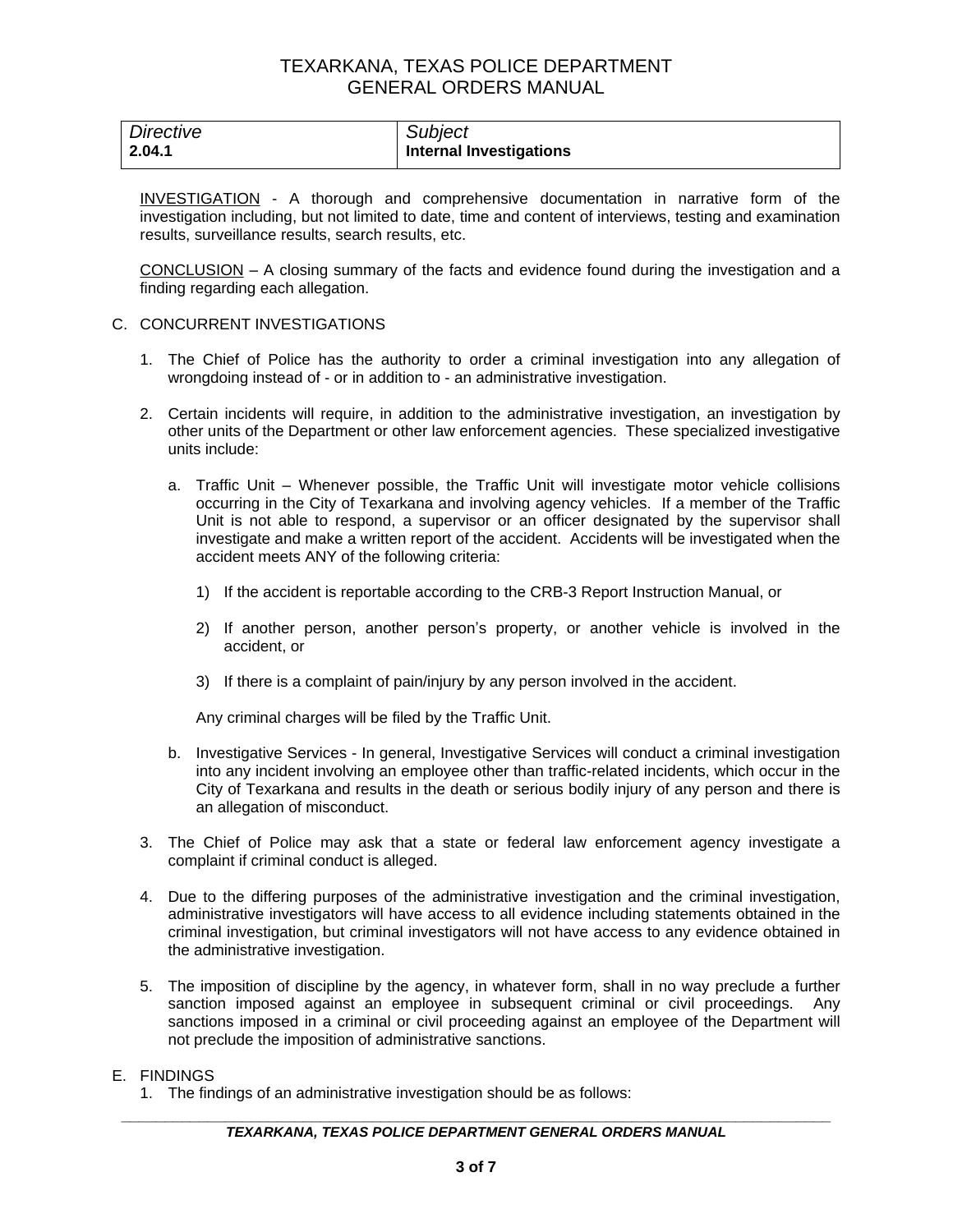| Directive | Subject                        |
|-----------|--------------------------------|
| 2.04.1    | <b>Internal Investigations</b> |

- a. Sustained: The evidence supports the allegation of misconduct.
- b. Not Sustained: There is insufficient evidence to either prove or disprove the allegation of misconduct.
- c. Unfounded: The evidence indicates that the conduct did not occur.
- d. Exonerated: The evidence indicates that the conduct occurred, but the conduct alleged is not improper.
- e. Misconduct Not Based on Complaint Sustained: The evidence supports a conclusion of misconduct, which was not alleged in the complaint.
- f. Training Failure: The evidence supports the finding of improper action, which resulted from a lack of training or a flawed training practice.
- g. Policy Failure: The evidence supports misconduct or improper action but the Department does not have a policy on the matter or the policy is faulty.
- 2. The Chief of Police reserves the right to make the final disposition of all complaints.

### F. EMPLOYEE RIGHTS DURING ADMINISTRATIVE INVESTIGATIONS

- 1. In criminal allegations, the Chief of Police will determine when the employee is to be notified of the complaint.
- 2. If the complainant alleges an issue of racial profiling as described in the Texas Code of Criminal Procedures, Article 2.132 (b)(3), the employee is entitled to a copy of any video or audio recording of the occurrence on which the complaint is based. The Office of Professional Responsibility shall ensure the employee receives a copy of the video or audio recording.
- 3. Any interview of an employee during an administrative investigation should be held at a reasonable time in relation to the employee's work schedule, unless the circumstances of the situation require expediency or delay.
- 4. An employee who is the subject of a formal complaint should be notified of any administrative interview within a reasonable period of time prior to the date and time the interview is to be held.
- 5. During an administrative interview, an employee who is the subject of a complaint may be accompanied by a personal representative. The personal representative may only observe during the interview process and shall not interfere with the investigation or any interview.
- 6. Prior to an administrative interview, the OPR investigator or the investigating supervisor shall orally and in writing advise the employee of the "Garrity Warning", which states that any admission by an employee during an administrative investigation interview shall not be used against the employee during a subsequent criminal investigation or criminal proceeding.
- 7. Neither the OPR investigator nor any supervisor investigating a complaint shall promise or offer reward to an employee as an inducement to answer any question.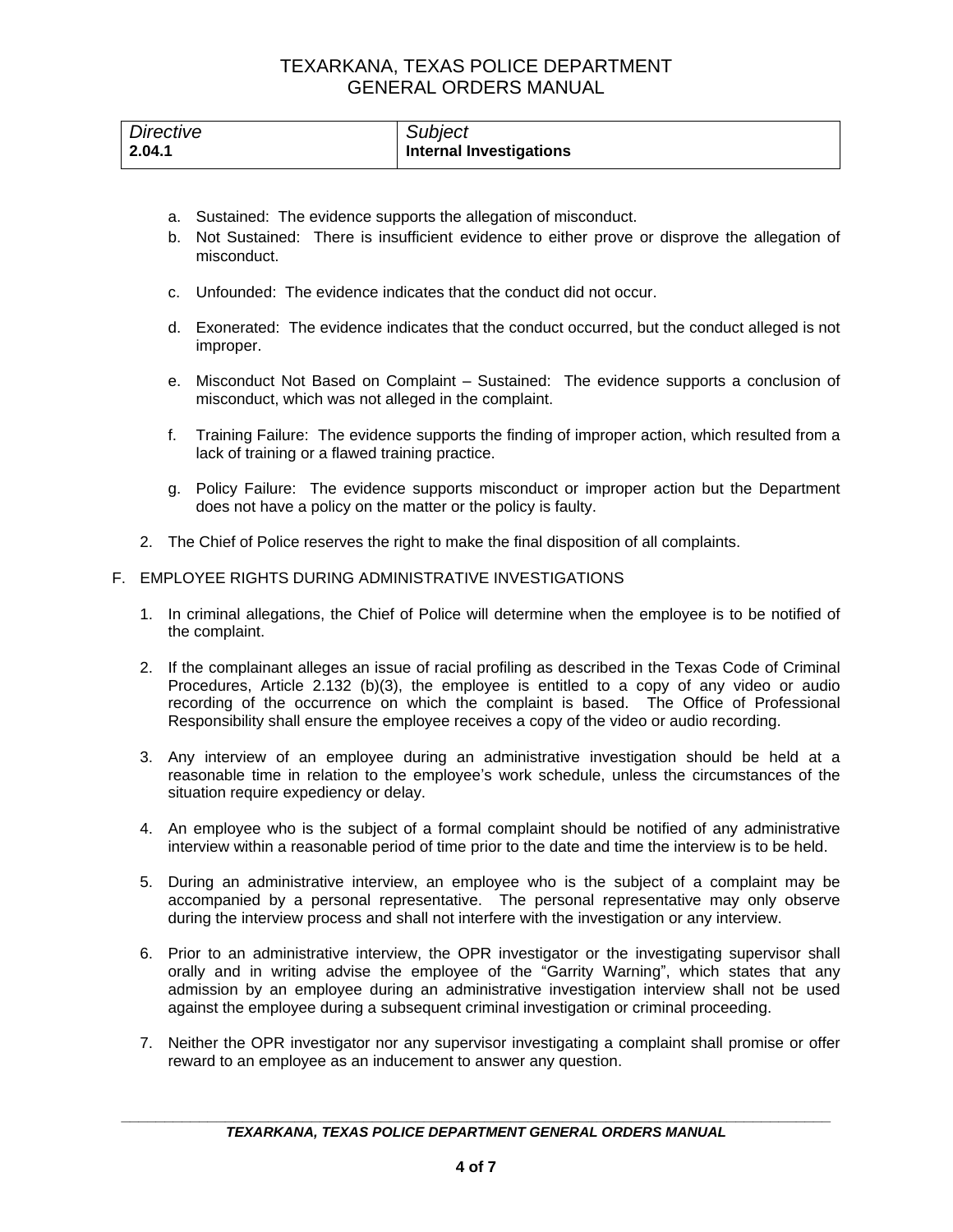| Directive | Subject                        |
|-----------|--------------------------------|
| 2.04.1    | <b>Internal Investigations</b> |

8. An employee who is the subject of an administrative investigation may make an audio, video or written recording of any interview in which he/she is being interviewed.

#### G. RESPONSIBILITIES AND DUTIES

All Department employees shall:

- 1. Not disclose or discuss details of an administrative investigation with anyone, except the Office of Professional Responsibility investigator(s) or supervisor assigned to conduct the investigation, the employee's personal representative, the employee's chain of command, or other person(s) that the Chief of Police may specifically designate.
- 2. Make themselves available for interviews related to administrative investigations. Employees must cooperate by completely, thoroughly and truthfully answering all questions posed to him or her at every stage of the administrative investigation and review process. Failure or refusal to answer any question completely, thoroughly and truthfully, or failure to comply with lawful orders to submit to any tests, be photographed or participate in a line-up, or provide any documentation as directed by the Chief of Police or his designee, will constitute grounds for disciplinary action, which may include dismissal from the Department in accordance with the Local Government Code 143.051 and/or City of Texarkana, Texas Personnel Policies.

### H. SPECIAL EXAMINATIONS

- 1. An employee who is the subject of an administrative investigation may, at his/her expense, request a drug/alcohol screen either by blood analysis or urine analysis, a psychological examination, a polygraph examination or a medical examination if it is believed that such analysis or examination would be beneficial to his/her defense.
- 2. A supervisor shall require an employee to submit to a drug/alcohol screen, by either blood analysis or urine analysis, when a level of inebriation or drug usage is suspected as a factor directly related to the employee's duty performance or the operation of a city vehicle. Supervisors shall refer to the City of Texarkana, Texas Personnel Policies, Chapter VI – Employee Conduct, Section 6.5 Drug and Alcohol Use Policy when requiring a drug or alcohol screen.
- 3. The Chief of Police may order an employee to submit to a medical fitness or mental fitness for duty examination. The Local Government Code, Section 143.081 Determination of Physical and Mental Fitness will govern the exam for Civil Service employees.
- 4. An employee can be required to participate in physical identification line-up during an administrative investigation. An employee can also be required to be photographed.
- 5. The Chief of Police may order an employee to submit to a polygraph examination in accordance with the Texas Government Code, Chapter 614.063, Polygraph Examinations. The Chief of Police may order non-Civil Service employees to submit to a polygraph examination.
- 6. Searches and inspections may be conducted for drugs, alcohol, contraband, and city property on city property or the employee's person if there is reason to believe that work-related misconduct will be found as a result of the search or inspection. Supervisors shall refer to the City of Texarkana, Texas Personnel Policies, Chapter VII – Work Environment, Section 7.06 Searches.
- I. RELIEVE OR SUSPEND FROM DUTY WITH PAY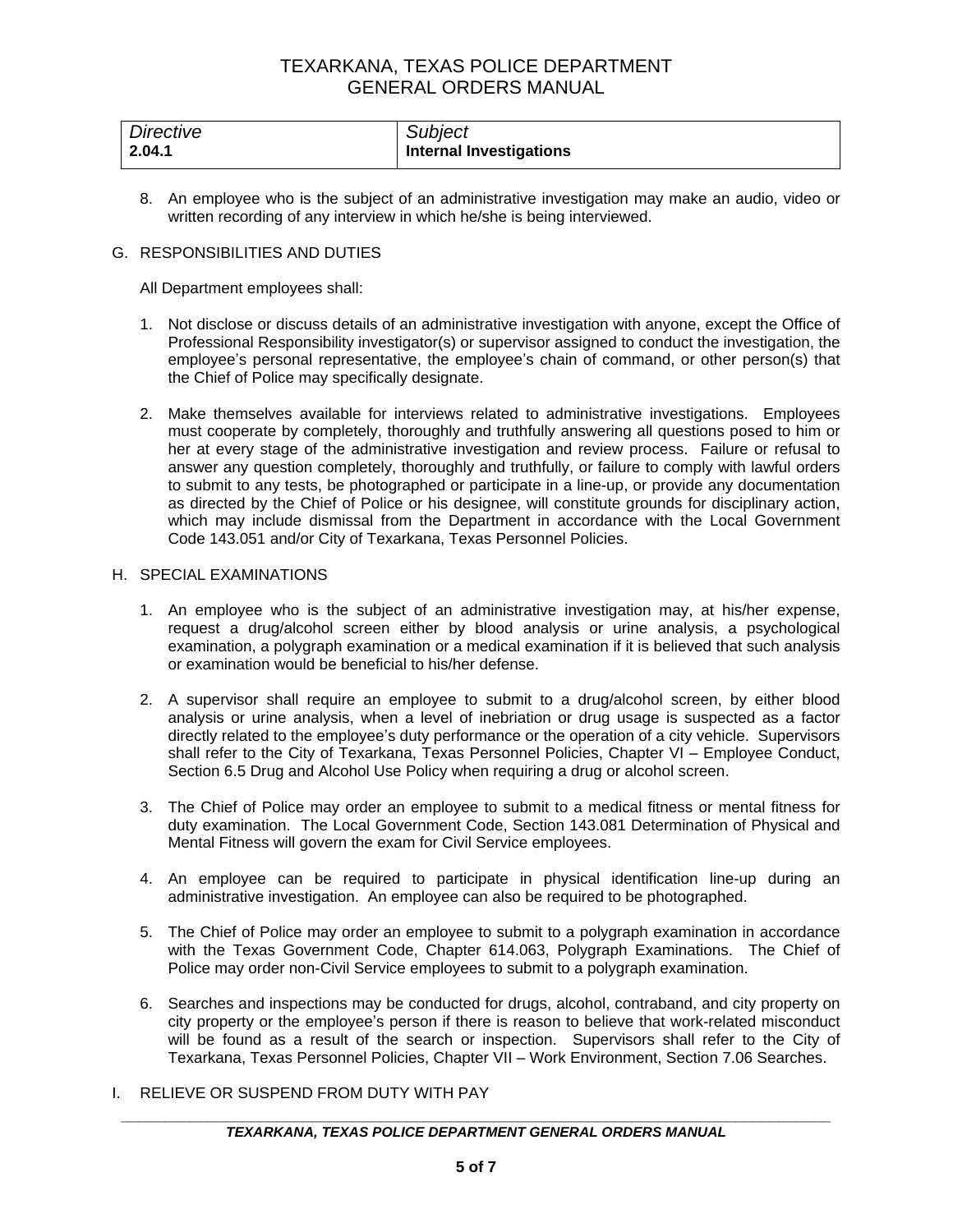| Directive      | Subject                        |
|----------------|--------------------------------|
| $\vert$ 2.04.1 | <b>Internal Investigations</b> |

- 1. As an emergency corrective measure, a supervisor may relieve a subordinate from duty with pay:
	- a. If the supervisor believes that the employee's continued presence poses a danger to themselves or others; or if the supervisor believes that the employee's presence will interfere with the effective operation of the Department.
	- b. The supervisor who relieved the employee from duty shall immediately notify the appropriate Division Commander and prepare written documentation to the Chief of Police before the supervisor's tour of duty ends.

### J. EARLY WARNING SYSTEM

- 1. The Early Warning System is designed to assist supervisory and management personnel in monitoring employee performance. The intent of the program is to identify employees who might benefit from supervisory intervention. It may be determined, through review, that no further action is needed. The Early Warning System shall be used, based upon a review of individual administrative incident history, as a means to identify employees who may be in need of intervention or training. Intervention measures, when warranted, may include the following:
	- a. Referral to peer counseling.
	- b. Referral to an agency authorized mental health professional or other mental health provider.
	- c. Requiring the employee to participate in agency authorized training targeting personal or professional problems that the employee may be facing.
	- d. The re-assignment or transfer of the employee.
- 2. The OPR will maintain an Early Warning System database containing data related to administrative investigations, citizen complaints, use of force, fleet accidents, vehicle pursuits, employee drug tests, employee counseling, employee written reprimands, and employee disciplinary actions. The OPR Commander will complete quarterly reports summarizing these incidents and provide an analysis of the information to highlight agency trends. This report shall be submitted to the Chief of Police and others as directed by the Chief of Police.
- 3. When an employee has had a disproportionate number of entries into the Early Warning System database, the Early Warning System will generate an alert. The OPR shall provide notice of the alert to the Chief of Police and the employee's Division Commander. The Division Commander shall notify the employee's first-line supervisor. The supervisor shall then:
	- a. Review the administrative incident history;
	- b. Confer with the employee's second-line supervisor to determine the most appropriate level of intervention, if any, necessary to assist the employee in improving their performance;
	- c. Upon approval of the Division Commander, the recommended intervention measures shall be implemented and a memorandum outlining these measures shall be forwarded to the OPR and the Chief of Police for inclusion in the Department's confidential administrative file for the employee; and